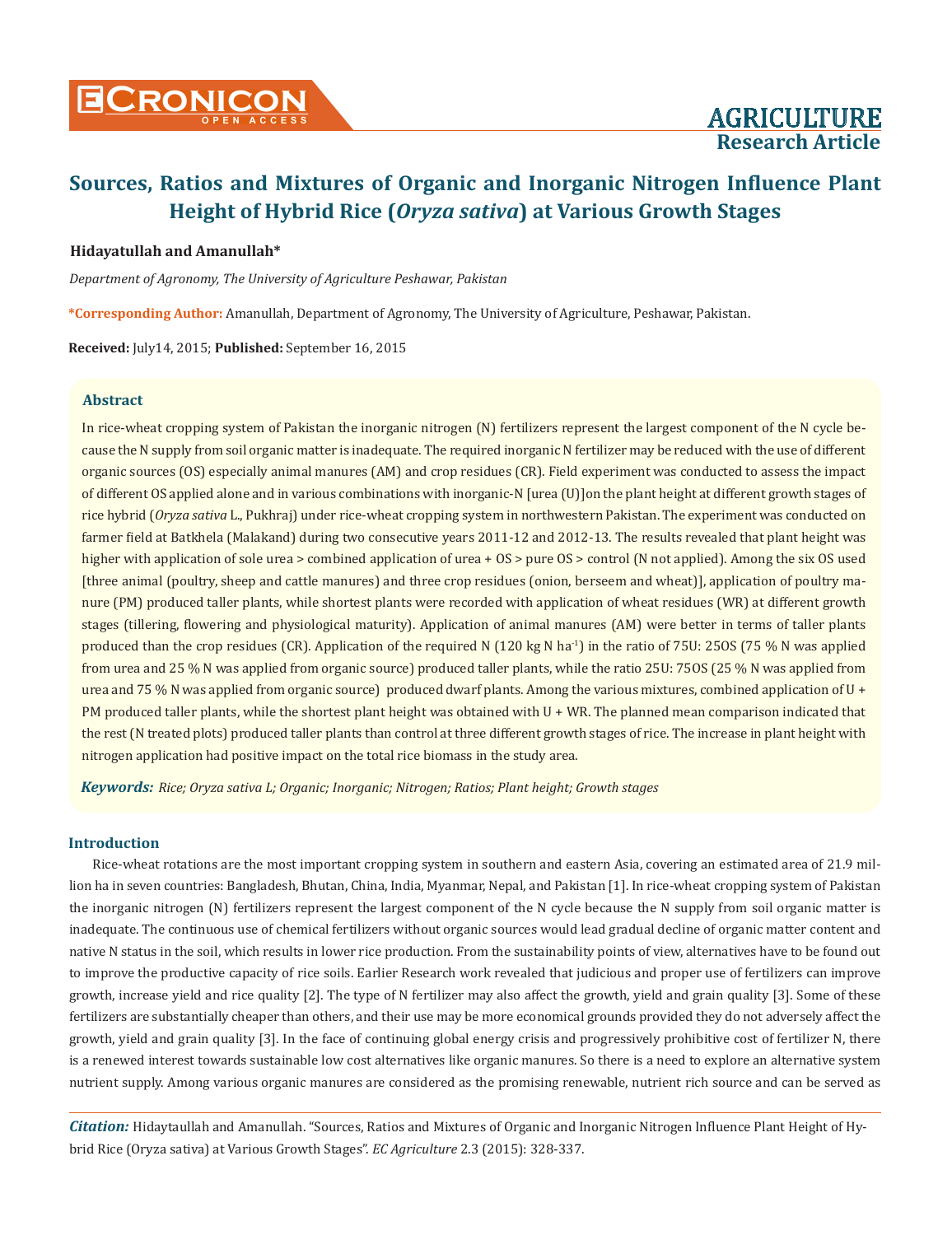329

a substitute to cut down the costs of fertilizers input [4]. For the efficient management of N in the cropping systems, adequate rate, appropriate source and timing of application during crop growth cycle play an important role [5]. Inorganic, organic and bio-fertilizers are the main sources for replenishing plant nutrients in agricultural soils [6]. The ever increasing prices of chemical N-fertilizers and due to the concern of environmental pollution arising from their application, have renewed interest in integrated plant nutrition, especially in the use of organic N-fertilizers especially animal manures and crop residues for improving growth and productivity in rice based system. Hence, it is necessary to find out the extent and possibility of substituting fertilizer N with less costly and more effective sources for sustainability and yield stability. Because soil organic sources provides not only the nutrients to the soil, but also improves water holding capacity and helps the soil to maintain better aeration for seed germination and plant root development [7]. Therefore, the combined use of organic fertilizers along with chemical fertilizers may be utilized as an effective tool to improve growth and increase yields [8]. The present study was, therefore, selected to investigate the interactive effect of organic into inorganic N-fertilizers for improvement in rice growth and yield.

#### **Materials and Methods**

A field experiment was conducted to investigate the impact of organic and inorganic N-fertilizer on growth (plant height) of rice under rice-wheat system at Batkhela Malakand Agency, Northwest Pakistan during 2011-12 and 2012-13. Batkhela is located at 34°37'0" N and 71°58'17" E in DMS (Degrees Minutes Seconds) or 34.6167 and 71.9714 (in decimal degrees). The soil of the experimental site was clay loam, slightly alkaline in reaction (pH = 7.3), non-saline (ECe = 1.02 dS m<sup>-1</sup>), moderately calcareous in nature (CaCO3 = 7.18 %), low in soil fertility containing less organic matter (0.71 %), total N (0.51%), extractable P (5.24 mg kg<sup>-1</sup>) and Zn (0.93 mg kg<sup>-1</sup>). The detail 26 treatments combination while using various sources and ratios of organic and inorganic N-fertilizers is given in Table 1. Organic sources [three animal manures viz. poultry manure (PM), sheep manure (SM) and cattle manure (CM), and three crop residues viz. wheat residues (WR), berseem residues (BR) and onion residues (OR)] were applied 30 days before transplanting, while the required urea was applied in two equal splits i.e. 50% each at transplanting and 30 days after transplanting. A uniform basal dose of 60 kg P $_{\rm 2}$ O<sub>5</sub> ha<sup>-1</sup> as triple super phosphate (TSP) and 60 kg  $\rm K_2O$  ha<sup>-1</sup> as sulphate of potash (SOP) was applied to all treatments. Nitrogen was not applied to control plots in both years. After harvest of rice crop in October, wheat was grown in November in both years as subsequent crop in both years.

The experiment was carried out in simple randomized complete block design having four replications. A plot size of  $12\text{m}^2\, (3\text{m} \times 4\text{m})$ having 300 single plants per plot, and plant to plant distance of 20 cm apart was used. All plots were separated by 30 cm ridges to stop movement of water/nutrient among different treatments, and water to each treatment (plot) was applied separately from water channel. Data was recorded on plant height at three different growth stages i.e. at tillering, flowering and physiological maturity. Plant height at each growth stage was measured from base to top of 10 selected tillers per treatment and then average plant height was calculated.

#### **Statistical Analysis**

Data on plant height at each growth stage were subjected to analysis of variance (ANOVA) according to the methods described for randomized complete block design with split plot arrangement combined over the years, and means between treatments were compared using LSD (least significant difference) test ( $p \le 0.05$ ).

#### **Results**

### **Plant Height at Tillering**

Organic sources (OS) had significant effect on plant height (PH) on average of the two years data, while in year one, year two and interaction (Y x OS) had no significant effect on PH of rice at tillering (Table 2). The average of two years data indicated that application of PM produced the highest PH (42 cm), followed by sheep manure (SM) having 41 cm height, while the lowest PH (35 cm) was recorded with application of WR. Although, PH showed non-significant response to year one and year two, yet rice produced taller plants in year two than year one. In year one, the PH ranged from 33-40 cm, while in year two, it ranged from 37-44 cm, resulted in non-significant Y x OS interaction. The ratios (R) in year one and interaction of years into ratios (Y x R) had significant effect while year two and average of two years had no significant effect on PH of rice (Table 2). The average of two years data indicated that application of N in the ratios of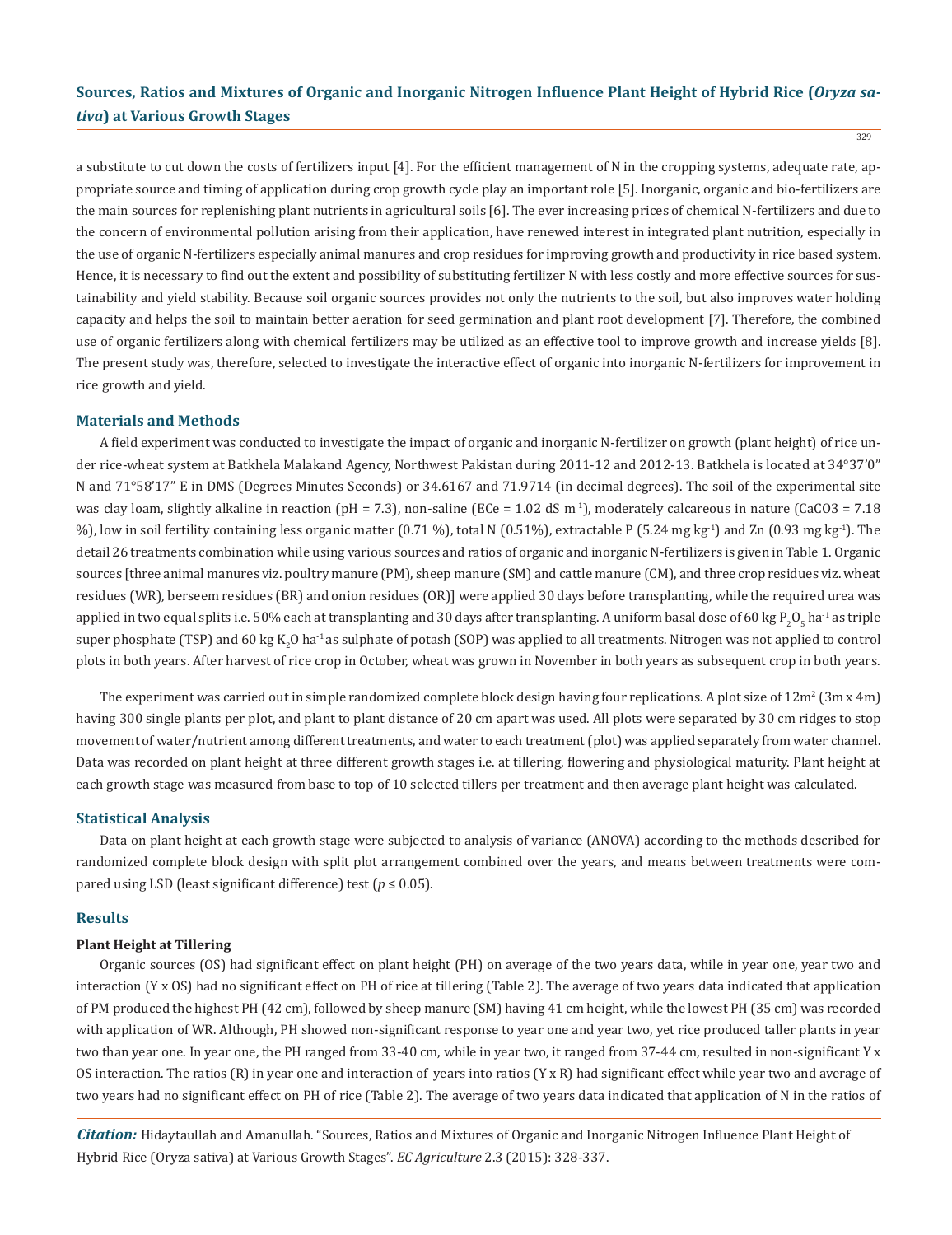330

75U: 25OS (75% N was applied from urea and 25% N was applied from organic source) and 50U: 50OS (50% N was applied from urea and 50% N was applied from organic source) produced the taller PH (47 cm) and 25U: 75OS (25% N was applied from urea and 75% N was applied from organic source) ratio had produced shorter plants (46 cm). The Y x R indicated that in year one, the PH was taller while using 75U: 25OS, but in year two, the ratio of 50U: 50OS produced the taller PH. The mixtures in year one and year two had significant effect on PH, while average of two years and years into mixtures (Y x Mix) interaction had non-significant effect on PH of rice (Table 2). The average of two years data indicated that application of N in the form of urea plus animal manures (U + AM) had produced the taller plants than urea plus crop residues (U + CR). The planned mean comparison indicated that the rest (N treated plots) produced taller plants (45.8 cm) than control (36.4 cm). The PH increased by 5 percent in the rest plots in year two over year one, in contrast, in the control plots, the PH decreased by 11 percent in year two over year one that resulted in significant year x control vs. rest interaction. Application of sole urea produced taller plants (52.1 cm) than mixtures (45.8 cm). The PH increased by one percent in the sole urea plots in year two than year one, but in contrast, the PH increased by 1.6 percent in year two over year one in the mix plots that resulted in non-significant year x U vs. Mix interaction. Application of mixtures produced taller plants (46.6 cm) than pure OS (39.2 cm). The increase in PH was 9 percent in year two over year one while using pure OS, but application of N in the form of mixtures increased PH by five percent in year two over year one that resulted in non-significant Y x OS vs. mix interaction. The PH was higher with sole urea (52.1 cm) than pure OS (39.2 cm). The PH increased by nine percent in year two over year one while using pure OS, while in case of sole urea, the PH increased in year two by one percent than year one resulting in significant Y x U vs. OS interaction. The PH was higher with AM (45.9 cm) than CR (43.6 cm) but the differences was non-significant. The PH increased by six percent in AM and 7 percent in CR which resulted in nonsignificant Y x AM vs. CR interaction. The PH increased with application of sole urea (104 cm) than pure OS + mixtures (94 cm). The PH increased by six percent in year two over year one while with pure OS + mix, while in case of sole urea, the PH increased by one percent in year two than year one resulting in non-significant Y x U vs. pure OS + mix interaction.

### **Plant Height at Flowering**

Organic sources (OS) had significant effect on plant height (PH) in year one and average of the two years data, while year two and interaction (Y x OS) had no significant effect on PH of rice (Table 3). The average of two years data indicated that application of PM produced the highest PH (85 cm), followed by 82 cm noted for cattle manure (CM), while the lowest PH (71 cm) was recorded with application of WR. Although, PH showed significant response to year one while having no significant response to year two, yet rice produced taller plants in year two than year one. In year one, the PH ranged from 67-78 cm, while in year two, it ranged from 75-88 cm. The PH increased by 11 % in year two over year one while using BR but the increase was just six percent in year two over year while using SM that resulted in non-significant Y x OS interaction. The ratios in year one, year two and interaction of Y x R had significant effect while average of two years had no significant effect on PH of rice (Table 3). The average of two years data indicated that application of N in the ratio of 50U: 50OS produced the taller PH (95 cm) and 25U: 75OS ratio had produced dwarf plants (92 cm). The Y x R indicated that in year one, the PH was taller while using 75U: 25OS, but in year two, the ratio of 50U: 50OS produced the taller PH. The PH increased by 9% each in year two over year one with 50U: 50OS and 25U: 75OS, on the other hand the PH decreased by three percent in year two over year one while using 75U: 25OS that resulted in significant Y x R interaction. The mixtures in year one had significant effect on PH, but year two, average of two years and Y x Mix interaction had non-significant effect on PH of rice (Table 3). The average of two years data indicated that application of N in form of U + PM produced the taller PH (98 cm), while the lowest PH was obtained with U + WR (89 cm). The increase in PH in year two over year one ranged between four to six percent in all mixtures resulting in non-significant Y x Mix interaction. The planned mean comparison indicated that the rest (N treated plots) produced taller plants (92 cm) than control (72 cm). The PH increased by five percent in the rest plots in year two over year one, in contrast, in the control plots, the PH decreased by eight percent in year two over year one that resulted in significant year x control vs. rest interaction. Application of sole urea produced taller plants (104 cm) than mixtures (92 cm). The PH increased by two percent in the sole urea plots in year two than year one, but in contrast, the PH increased by just one percent in year two over year one in the mix plots that resulted in non-significant year x U vs. Mix interaction. Application of mixtures produced taller plants (94 cm) than pure OS (79 cm). The increase in PH was nine percent in year two over year one while using pure OS, but application of N in the form of mixtures increased PH by five percent in year two over year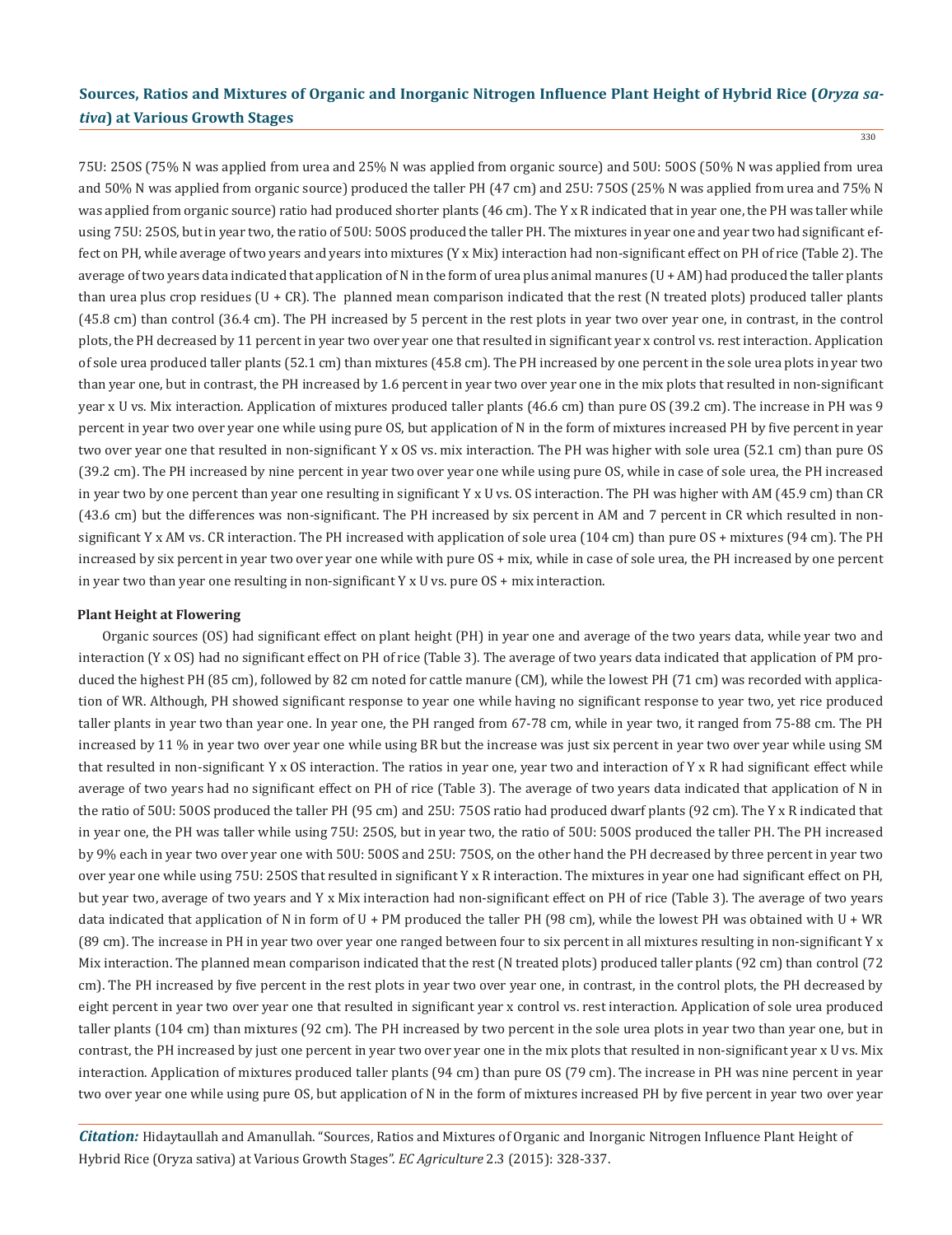one that resulted in non-significant Y x OS vs. mix interaction. The PH was higher with sole urea (104 cm) than pure OS (79 cm). The PH increased by nine percent in year two over year one while using pure OS, while in case of sole urea, the PH decreased in year two by two percent than year one resulting in significant Y x U vs. OS interaction. The PH was higher with AM (92 cm) than CR (87 cm) but the differences was non-significant. The PH increased by six percent each in year two over year one while using either AM or CR which resulted in non-significant Y x AM vs. CR interaction. The PH increased with application of sole urea (104 cm) than pure OS + mixtures (94 cm). The PH increased by five percent in year two over year one while with pure OS + mix, while in case of sole urea, the PH increased by two percent in year two than year one resulting in non-significant Y x U vs. pure OS + mix interaction.

#### **Plant Height at Physiological Maturity**

Organic sources (OS) had significant effect on plant height at maturity (PHM) in year one and average of the two years data, while year two and interaction (Y x OS) had no significant effect on PHM of rice (Table 4). The average of two years data indicated that application of PM produced the highest PHM (92 cm), while the lowest PHM (77 cm) was recorded with application of WR. Although, PHM showed significant response to year one while having no significant response to year two, yet rice produced taller plants in year two than year one. In year one, the PHM ranged from 74-88 cm, while in year two, it ranged 80-95 cm. The ratios in year one and interaction of Y x R had significant effect while, year two and average of two years had non significant effect on PHM of rice (Table 4). The average of two years data indicated that application of N in the ratio of 75U: 25OS produced the taller PHM (105 cm) and 25U: 75OS ratio had produced dwarf plants (102 cm). The Y x R indicated that in year one, the PHM was taller while using 75U: 25OS, but in year two, the ratio of 50U: 50OS produced the taller. The mixtures in year one had significant effect on PHM, but year two, average of two years and Y x Mix interaction had non-significant effect on PHM of rice (Table 4). The average of two years data indicated that application of N in form of U + PM produced the taller PHM (108 cm), while the lowest PHM was obtained with U + WR (99 cm). The planned mean comparison indicated that the rest (N treated plots) produced taller plants (100.7 cm) than control (76.5 cm). The PHM increased by four percent in the rest plots in year two over year one, in contrast, in the control plots, the PHM decreased by eight percent in year two over year one that resulted in significant year x control vs. rest interaction. Application of sole urea produced taller plants (109.7 cm) than mixtures (103.7 cm). The PHM increased by three percent in the sole urea plots in year two than year one, but in contrast, the PHM increased by four percent in year two over year one in the mix plots that resulted in non-significant year x U vs. Mix interaction. Application of mixtures produced taller plants (103.7 cm) than pure OS (85.6 cm). The increase in PHM was eight percent in year two over year one while using pure OS, but application of N in the form of mixtures increased PHM by four percent in year two over year one that resulted in non-significant Y x OS vs. mix interaction. The PHM was higher with sole urea (109.7 cm) than pure OS (85.6 cm). The PHM increased by eight percent in year two over year one while using pure OS, while in case of sole urea, the PHM increased in year two by three percent than year one resulting in significant Y x U vs. OS interaction. The PHM was higher with AM (101.5 cm) than CR (96.9 cm) but the differences was non-significant. The PHM increased by four percent in AM and five percent in CR which resulted in non-significant Y x AM vs. CR interaction. The PHM increased with application of sole urea (109.7 cm) than pure OS + mixtures (99.2 cm). The PHM increased by five percent in year two over year one while with pure OS + mix, while in case of sole urea, the PHM increased by three percent in year two than year one resulting in non-significant Y x U vs. pure OS + mix interaction.

### **Discussion**

Nitrogen is one of the most growth and yield limiting nutrient in crop production in all agro ecological regions of the world [9]. Our results demonstrated that the application of sole inorganic N or sole organic N or combination of both especially with animal manures produced the tallest plants because it provided sufficient N available for the rice plants. The increase in plant height with enhanced availability of N was due to the increase in leaf area and higher photo assimilates accumulation (data not shown). These results are supported by the findings of Mandal., *et al*. [10] who reported increase in plant height with increase in leaf area. Rupp and Hubner [11] also reported the increase availability of leaf N increase plant height. Chaturvedi [12] found that application of N fertilizers increased the plant height of rice hybrid significantly, and maximum plant height (128.6 cm) was obtained application of N source (Super Net) and the dwarf plants (110.2 cm) was recorded with application of urea. The effect of organic sources alone or in combination with urea on plant height of rice probably may be due to the increase in the uptake of macronutrients, such as nitrogen, phosphorus and sulfur, and micronutrients

<sup>331</sup>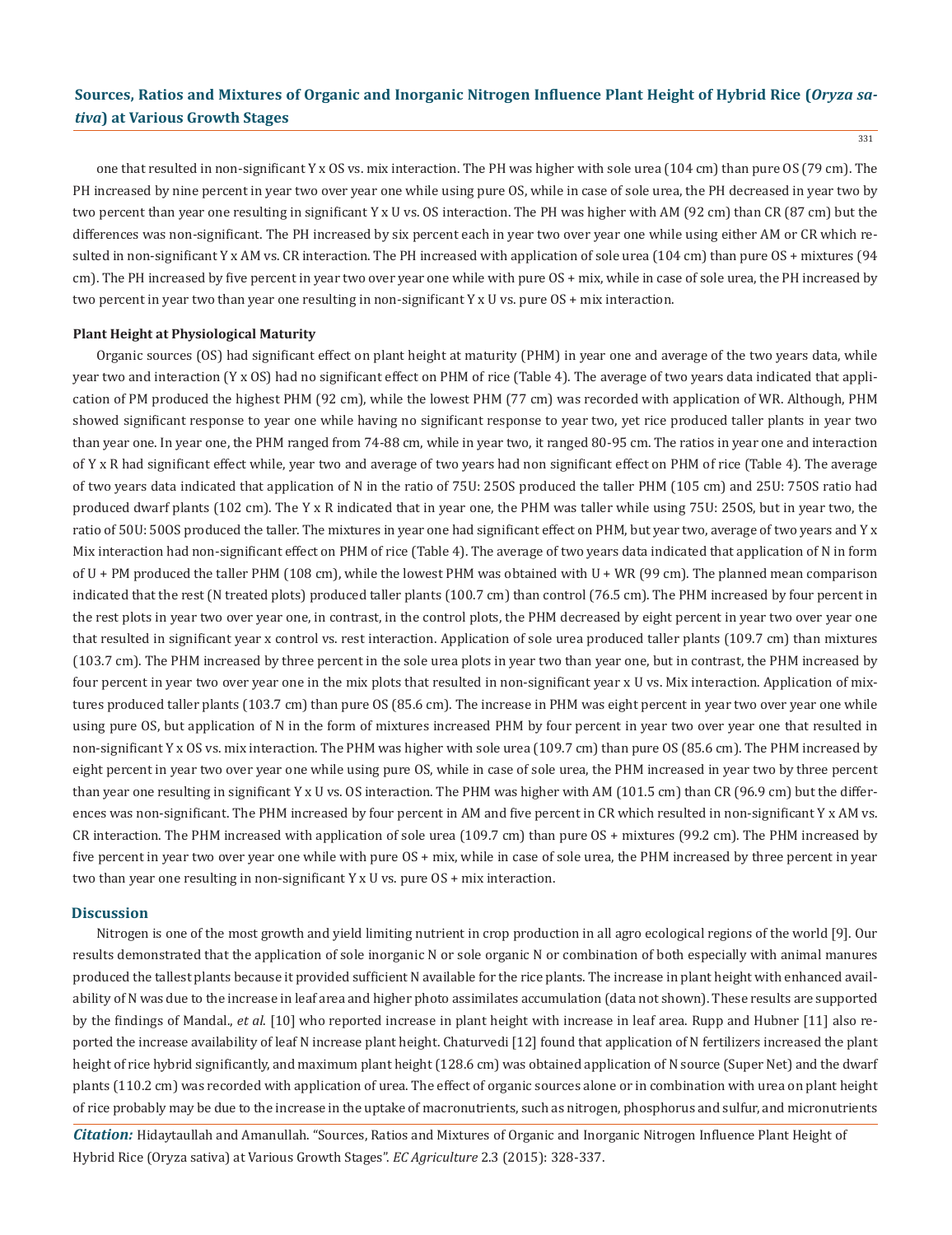332

like Fe, Zn, Cu and Mn [13]. The organic and mineral N sources were highly effective on the heights of rice crop due to slow decomposition [14]. The reason for maximum height obtained with application of poultry manure + mineral N combined treatment probably might be due to that the mineral N source (urea) fulfilled the N requirements of rice at early growth stages while poultry manure facilitated crop with maximum nutrients in later stages. Thus excellent vegetative growth and development resulted improvement in rice growth and produced taller plants. Nitrogen was readily available from urea and there by improved rice growth and height. On the other hand, nutrient (nitrogen) availability from organic sources was slow due to microbial action and improved physical condition of soil. According to Tisdale and Nelson [15] an adequate supply of N to the crop plants during their early growth period is very important for the initiation of leaves and florets primordia. These results are also in line with those of Shah., *et al*. [16], Iqbal., *et al*. [17], Idris., *et al*. [18], Idris and Wisal and Singh and Agarwal [19] they reported that application of mineral N alone or with organic N increased plant height significantly due to the stronger role of N in cell division; cell expansion and enlargement which ultimately affect the vegetative growth of wheat plant particularly plant height. The variation in plant height due to nutrient sources was considered to be due to variation in the availability of major nutrients [20,21]. Therefore, application of organic manures alone and in combination with chemical N-fertilizer increased the plant height [6,22]. Our results demonstrated that plant height was more at later growth stages (heading and physiological maturity) than at early growth stage (tillering). However, Fageria [23] reported that plant height increased quadratically with increasing plant age and maximum height was attained at 113 days after sowing in a Brazilian upland rice cultivar. Similarly, Fageria and Knupp [24] reported that plant height increases with the advancement of age of the plant and reached to plateau at 113 days after sowing.

### **Conclusion**

Plant height of hybrid rice in Northwestern Pakistan was significantly influenced by organic N sources and their various ratios with inorganic N (urea). Among the six organic sources used [three animal (poultry, sheep and cattle manures) and three crop residues (onion, berseem and wheat)], application of poultry manure was found the most beneficial on plant height and other growth and yield parameters (data not shown). Application animal manures were noted to be better in terms of taller rice plants and other growth parameters and yield (data not shown) than application of crop residues. Application of the required N (120 kg N ha<sup>-1</sup>) in the ratio of 75U: 25OS especially in the form urea + poultry manure resulted in taller plants and total biomass and grain yields (data not shown).

| <b>Treatments</b>                       | <b>Percent N</b> applied | <b>Percent N applied from organic sources</b> |                  |              |              |              |                  | <b>Total N</b> applied |
|-----------------------------------------|--------------------------|-----------------------------------------------|------------------|--------------|--------------|--------------|------------------|------------------------|
|                                         | from urea                | <b>Cattle</b>                                 | <b>Poultry</b>   | <b>Sheep</b> | <b>Onion</b> | Wheat        | <b>Berseem</b>   | $(kg ha-1)$            |
| $T_{1}$                                 | $\Omega$                 | $\theta$                                      | $\mathbf{0}$     | $\Omega$     | $\Omega$     | $\Omega$     | $\Omega$         | $\Omega$               |
| $\rm T_{_2}$                            | 100                      | $\theta$                                      | $\mathbf{0}$     | $\Omega$     | $\mathbf{0}$ | $\mathbf{0}$ | $\Omega$         | 120                    |
| $T_{3}$                                 | 75                       | 25                                            | $\mathbf{0}$     | $\mathbf{0}$ | $\mathbf{0}$ | $\mathbf{0}$ | $\Omega$         | 120                    |
| $T_{4}$                                 | 75                       | $\mathbf{0}$                                  | 25               | $\mathbf{0}$ | $\mathbf{0}$ | $\mathbf{0}$ | $\mathbf{0}$     | 120                    |
| $T_{\frac{5}{2}}$                       | 75                       | $\mathbf{0}$                                  | $\boldsymbol{0}$ | 25           | $\Omega$     | $\mathbf{0}$ | $\Omega$         | 120                    |
| $T_6$                                   | 75                       | $\mathbf{0}$                                  | $\mathbf{0}$     | $\mathbf{0}$ | 25           | $\mathbf{0}$ | $\mathbf{0}$     | 120                    |
| T <sub>7</sub>                          | 75                       | $\mathbf{0}$                                  | $\boldsymbol{0}$ | $\mathbf{0}$ | $\mathbf{0}$ | 25           | $\Omega$         | 120                    |
| $\rm T_{\rm 8}$                         | 75                       | $\Omega$                                      | $\boldsymbol{0}$ | $\mathbf{0}$ | $\Omega$     | $\mathbf{0}$ | 25               | 120                    |
| T <sub>9</sub>                          | 50                       | 50                                            | $\mathbf{0}$     | $\mathbf{0}$ | $\mathbf{0}$ | $\mathbf{0}$ | $\mathbf{0}$     | 120                    |
| $T_{\underline{10}}$                    | 50                       | $\mathbf{0}$                                  | 50               | $\mathbf{0}$ | $\mathbf{0}$ | $\mathbf{0}$ | $\mathbf{0}$     | 120                    |
| $\text{T}_{\underline{1}\underline{1}}$ | 50                       | $\mathbf{0}$                                  | $\mathbf{0}$     | 50           | $\mathbf{0}$ | $\mathbf{0}$ | $\mathbf{0}$     | 120                    |
| $\rm T_{_{12}}$                         | 50                       | $\mathbf{0}$                                  | $\mathbf{0}$     | $\Omega$     | 50           | $\theta$     | $\Omega$         | 120                    |
| $T_{13}$                                | 50                       | $\mathbf{0}$                                  | $\mathbf{0}$     | $\mathbf{0}$ | $\mathbf{0}$ | 50           | $\Omega$         | 120                    |
| $T_{\underline{14}}$                    | 50                       | $\mathbf{0}$                                  | $\mathbf{0}$     | $\mathbf{0}$ | $\mathbf{0}$ | $\mathbf{0}$ | 50               | 120                    |
| $\rm T_{15}$                            | 25                       | 75                                            | $\mathbf{0}$     | $\Omega$     | $\mathbf{0}$ | $\mathbf{0}$ | $\boldsymbol{0}$ | 120                    |
| $T_{\underline{16}}$                    | 25                       | $\mathbf{0}$                                  | 75               | $\mathbf{0}$ | $\mathbf{0}$ | $\mathbf{0}$ | $\mathbf{0}$     | 120                    |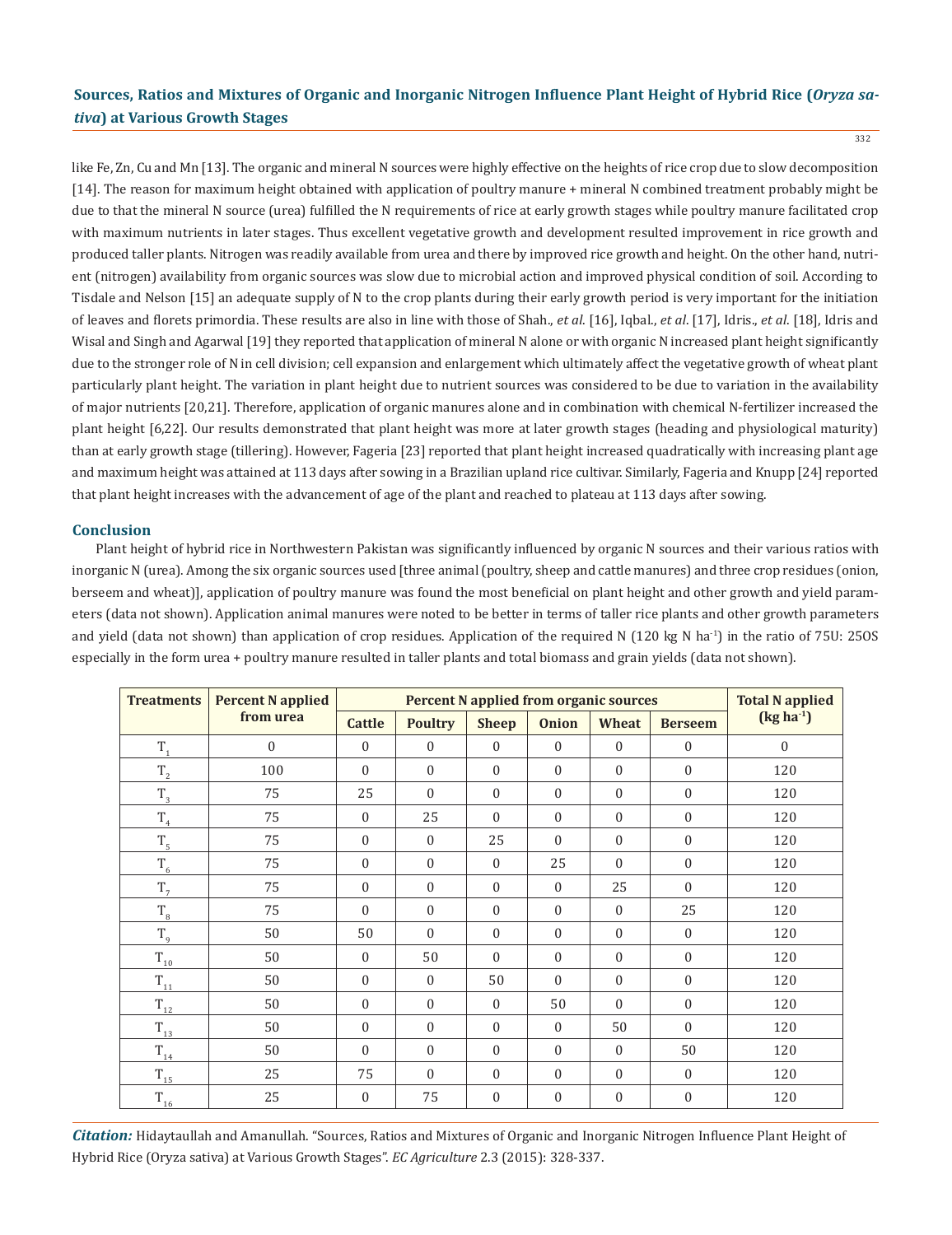333

| $\rm T_{_{17}}$   | 25             | $\boldsymbol{0}$ | $\mathbf{0}$     | 75           | $\mathbf{0}$ | $\mathbf{0}$ | $\mathbf{0}$     | 120 |
|-------------------|----------------|------------------|------------------|--------------|--------------|--------------|------------------|-----|
| $\rm T_{_{18}}$   | 25             | $\mathbf{0}$     | $\mathbf{0}$     | $\mathbf{0}$ | 75           | $\mathbf{0}$ | $\boldsymbol{0}$ | 120 |
| $\mathrm{T}_{19}$ | 25             | $\Omega$         | $\mathbf{0}$     | $\Omega$     | $\Omega$     | 75           | $\mathbf{0}$     | 120 |
| $\rm T_{_{20}}$   | 25             | $\mathbf{0}$     | $\mathbf{0}$     | $\mathbf{0}$ | $\mathbf{0}$ | $\mathbf{0}$ | 75               | 120 |
| $\rm T_{21}$      | 0              | 100              | $\mathbf{0}$     | $\Omega$     | $\Omega$     | $\mathbf{0}$ | $\mathbf{0}$     | 120 |
| $\rm T_{_{22}}$   | $\overline{0}$ | $\mathbf{0}$     | 100              | $\Omega$     | $\theta$     | $\mathbf{0}$ | $\mathbf{0}$     | 120 |
| $\rm T_{_{23}}$   | 0              | $\mathbf{0}$     | $\boldsymbol{0}$ | 100          | $\theta$     | $\mathbf{0}$ | $\mathbf{0}$     | 120 |
| $\rm T_{_{24}}$   | 0              | $\Omega$         | $\mathbf{0}$     | $\mathbf{0}$ | 100          | $\mathbf{0}$ | $\mathbf{0}$     | 120 |
| $\rm T_{25}$      | $\overline{0}$ | $\mathbf{0}$     | $\mathbf{0}$     | $\theta$     | $\mathbf{0}$ | 100          | $\mathbf{0}$     | 120 |
| $\rm T_{26}$      | 0              | $\mathbf{0}$     | $\theta$         | $\Omega$     | $\mathbf{0}$ | $\mathbf{0}$ | 100              | 120 |

*Table 1: The 26 treatments combination while using various sources and ratios of organic and inorganic N-fertilizers.*

| <b>N</b> Source         | 2011 | 2012   | <b>Mean</b> |
|-------------------------|------|--------|-------------|
| Cattle Manure (CM)      | 38   | 41     | 39          |
| Poultry Manure (PM)     | 40   | 44     | 42          |
| Sheep Manure (SM)       | 39   | 42     | 41          |
| Onion Residues (OR)     | 36   | 40     | 38          |
| Wheat Residues (WR)     | 33   | 37     | 35          |
| Berseem Residues (BR)   | 37   | 42     | 40          |
| Level of Significance   | ns   | ns     | $**$        |
| 75U: 250S               | 47   | 47     | 47          |
| 50U:500S                | 45   | 49     | 47          |
| 25U:750S                | 44   | 48     | 46          |
| Level of Significance   | $**$ | ns     | ns          |
| Urea + Organic sources  |      |        |             |
| Urea + Cattle Manure    | 46   | 48     | 47          |
| Urea + Poultry Manure   | 48   | 49     | 48          |
| Urea + Sheep Manure     | 47   | 49     | 48          |
| Urea + Onion Residues   | 44   | 48     | 46          |
| Urea + Wheat Residues   | 43   | 44     | 44          |
| Urea + Berseem Residues | 46   | 49     | 47          |
| Level of Significance   | $**$ | $\ast$ | ns          |
| Planned mean comparison |      |        |             |
| Control                 | 38   | 34     | 36b         |
| Rest                    | 45   | 47     | 46a         |
| Urea                    | 52   | 52     | 52a         |
| Mixture                 | 45   | 46     | 46a         |
| Pure OS                 | 37   | 41     | 39a         |
| Mixture                 | 45   | 48     | 47a         |
| Urea                    | 52   | 52     | 52a         |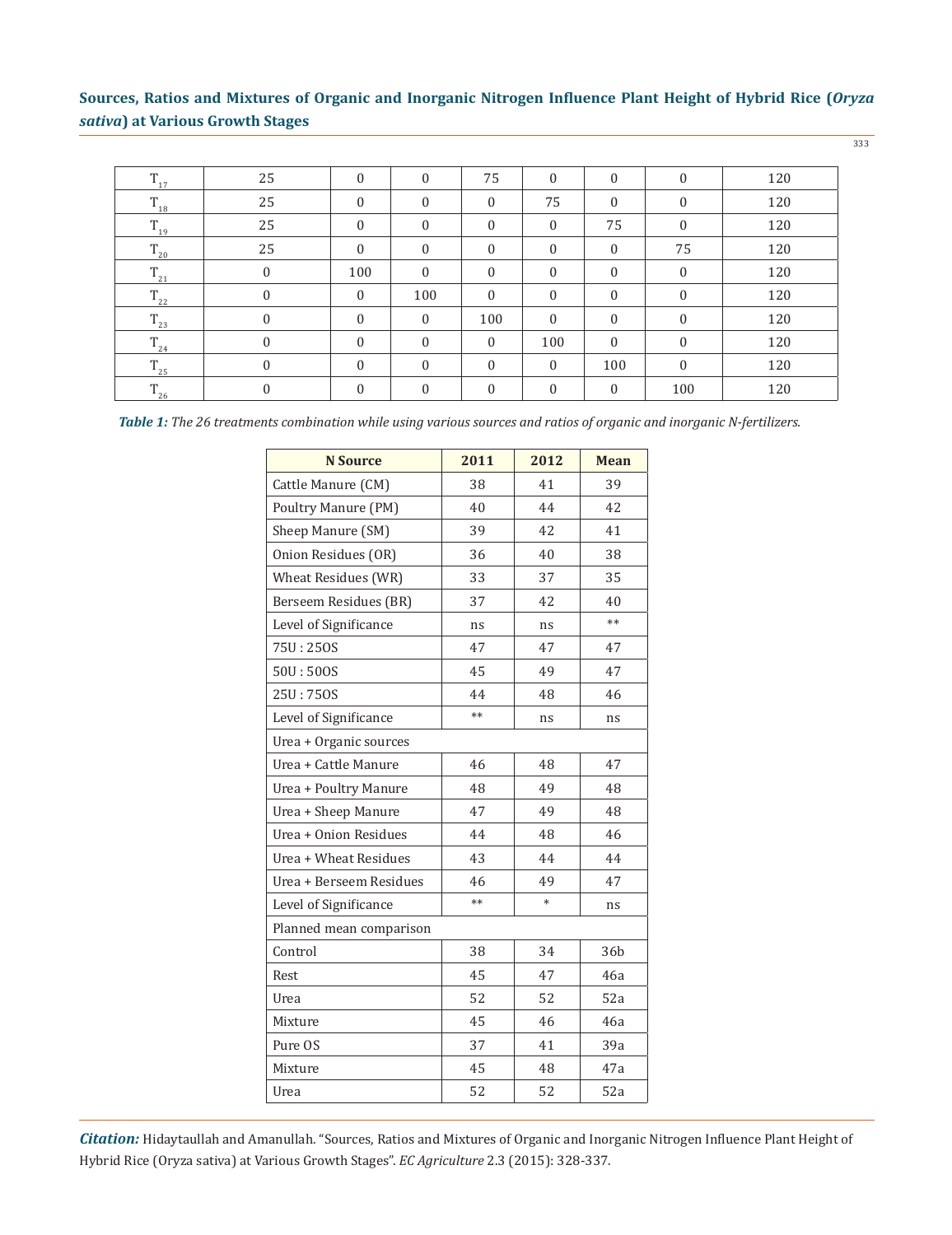| Pure OS              | 37           | 41                 | 39 <sub>b</sub> |
|----------------------|--------------|--------------------|-----------------|
| Animal Manure (AM)   | 45           | 47                 | 46a             |
| Crop Residues        | 42           | 45                 | 44a             |
| Urea                 | 52           | 52                 | 52a             |
| Pure $OS + Mix$      | 43           | 46                 | 45a             |
| Interactions         | Significance | Interactions       | Significance    |
| $Y \times OS$        | ns           | Y x U vs. Mix      | ns              |
| Y x ratios           | $\ast$       | Y x OS vs. Mix     | ns              |
| Y x mixtures         | ns           | Y x AM vs. CR      | ns              |
| Y x control vs. rest | $**$         | Y x U vs. OS & Mix | ns              |
| Y x urea vs. OS      | $**$         |                    |                 |

*Where: \*, \*\* indicates that data is significant at 5 and 1% level of probability, respectively. The word ns stand for the non-significant data at 5% level of probability. Means followed by different letters in the same category are significantly different at 5% level of probability.*

*Table 2: Plant height (cm) of rice hybrid "Pukhraj" at tillering as affected by source and ratios of organic (crop residues vs. animal manures) and inorganic (urea) N-fertilizers.*

| <b>N</b> Source         | 2011   | 2012   | <b>Mean</b>     |  |  |
|-------------------------|--------|--------|-----------------|--|--|
| Cattle Manure (CA)      | 78     | 86     | 82              |  |  |
| Poultry Manure (PM)     | 81     | 88     | 85              |  |  |
| Sheep Manure (SM)       | 78     | 82     | 80              |  |  |
| Onion Residues (OR)     | 73     | 79     | 76              |  |  |
| Wheat Residues (WR)     | 67     | 75     | 71              |  |  |
| Berseem Residues (BR)   | 74     | 84     | 79              |  |  |
| Level of Significance   | $\ast$ | ns     | $**$            |  |  |
| 75U: 250S               | 96     | 93     | 94              |  |  |
| 50U:50OS                | 90     | 99     | 95              |  |  |
| 25U: 750S               | 88     | 96     | 92              |  |  |
| Level of Significance   | ***    | $\ast$ | ns              |  |  |
| Urea + Organic sources  |        |        |                 |  |  |
| Urea + Cattle Manure    | 92     | 98     | 95              |  |  |
| Urea + Poultry Manure   | 95     | 101    | 98              |  |  |
| Urea + Sheep Manure     | 92     | 96     | 94              |  |  |
| Urea + Onion Residues   | 90     | 95     | 92              |  |  |
| Urea + Wheat Residues   | 87     | 91     | 89              |  |  |
| Urea + Berseem Residues | 91     | 96     | 93              |  |  |
| Level of Significance   | $\ast$ | ns     | ns              |  |  |
| Planned mean comparison |        |        |                 |  |  |
| Control                 | 75     | 69     | 72 <sub>b</sub> |  |  |
| Rest                    | 89     | 94     | 92a             |  |  |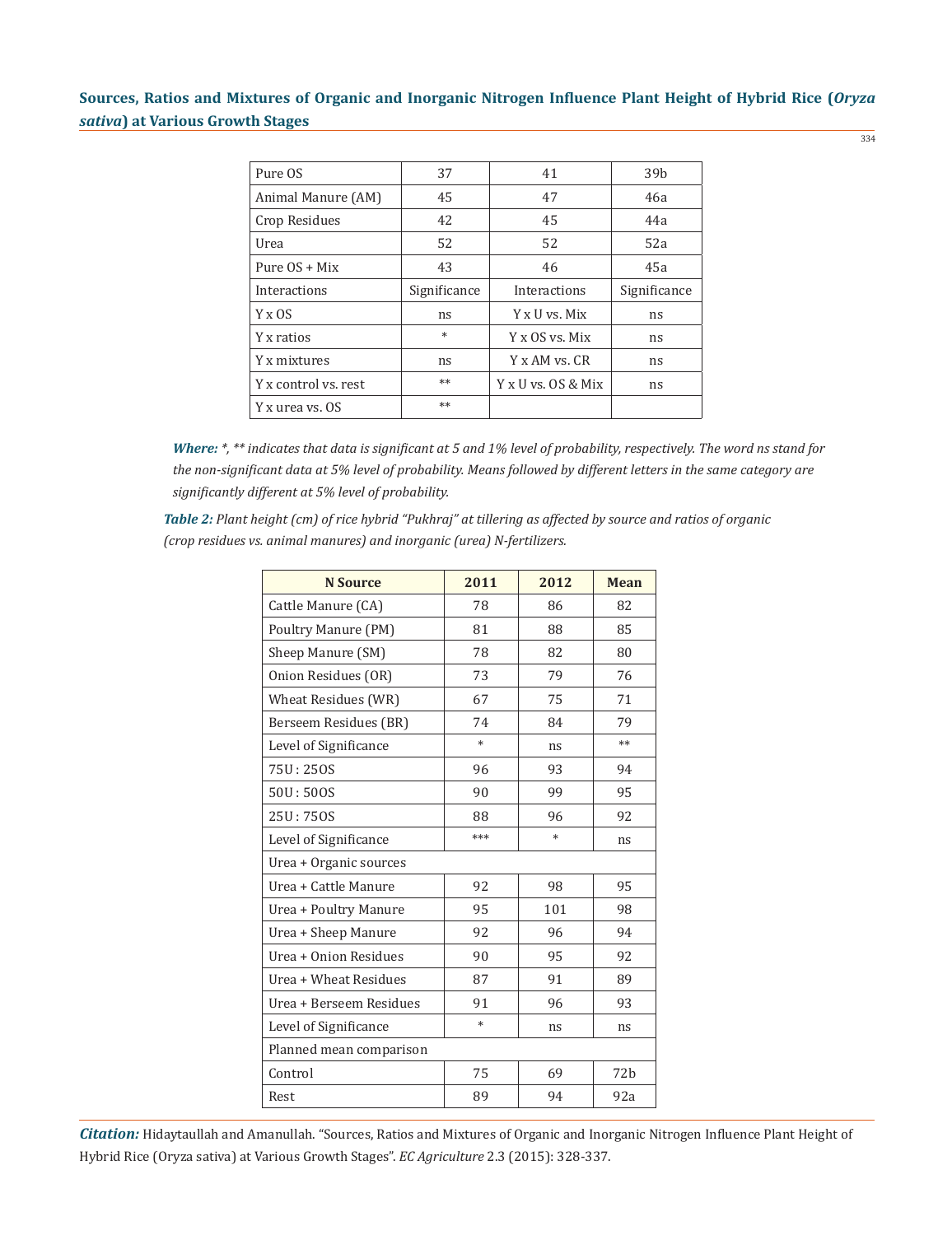335

| Urea                 | 103          | 105                | 104a            |
|----------------------|--------------|--------------------|-----------------|
| Mixture              | 91           | 93                 | 92a             |
| Pure OS              | 75           | 82                 | 79a             |
| Mixture              | 91           | 96                 | 94a             |
| Urea                 | 103          | 105                | 104a            |
| Pure OS              | 75           | 82                 | 79 <sub>b</sub> |
| Animal Manure        | 90           | 95                 | 92a             |
| Crop Residues        | 85           | 90                 | 87a             |
| Urea                 | 103          | 105                | 104a            |
| Pure $OS + Mix$      | 91           | 96                 | 94a             |
| Interactions         | Significance | Interactions       | Significance    |
| $Y \times OS$        | ns           | Y x U vs. Mix      | ns              |
| Y x ratios           | ***          | Y x OS vs. Mix     | ns              |
| Y x mixtures         | ns           | Y x AM vs. CR      | ns              |
| Y x control vs. rest | $\ast$       | Y x U vs. OS & Mix | ns              |
| Y x urea vs. OS      | $**$         |                    |                 |

*Where: \*, \*\* indicates that data is significant at 5 and 1% level of probability, respectively. The word ns stand for the non-significant data at 5% level of probability. Means followed by different letters in the same category are significantly different at 5% level of probability.*

*Table 3: Plant height (cm) of rice hybrid "Pukhraj" at flowering as affected by source and ratios of organic (crop residues vs. animal manures) and inorganic (urea) N-fertilizers.*

| <b>N</b> Source        | 2011   | 2012 | <b>Mean</b> |
|------------------------|--------|------|-------------|
| Cattle Manure (CM)     | 85     | 93   | 89          |
| Poultry Manure (PM)    | 88     | 95   | 92          |
| Sheep Manure (SM)      | 85     | 89   | 87          |
| Onion Residues (OR)    | 80     | 86   | 83          |
| Wheat Residues (WR)    | 74     | 80   | 77          |
| Berseem Residues (BR)  | 82     | 91   | 86          |
| Level of Significance  | $\ast$ | ns   | $**$        |
| 75U: 250S              | 107    | 104  | 105         |
| 50U:500S               | 101    | 107  | 104         |
| 25U: 750S              | 98     | 106  | 102         |
| Level of Significance  | ***    | ns   | ns          |
| Urea + Organic sources |        |      |             |
| Urea + Cattle Manure   | 103    | 107  | 105         |
| Urea + Poultry Manure  | 106    | 110  | 108         |
| Urea + Sheep Manure    | 103    | 106  | 104         |
| Urea + Onion Residues  | 100    | 105  | 103         |
| Urea + Wheat Residues  | 97     | 101  | 99          |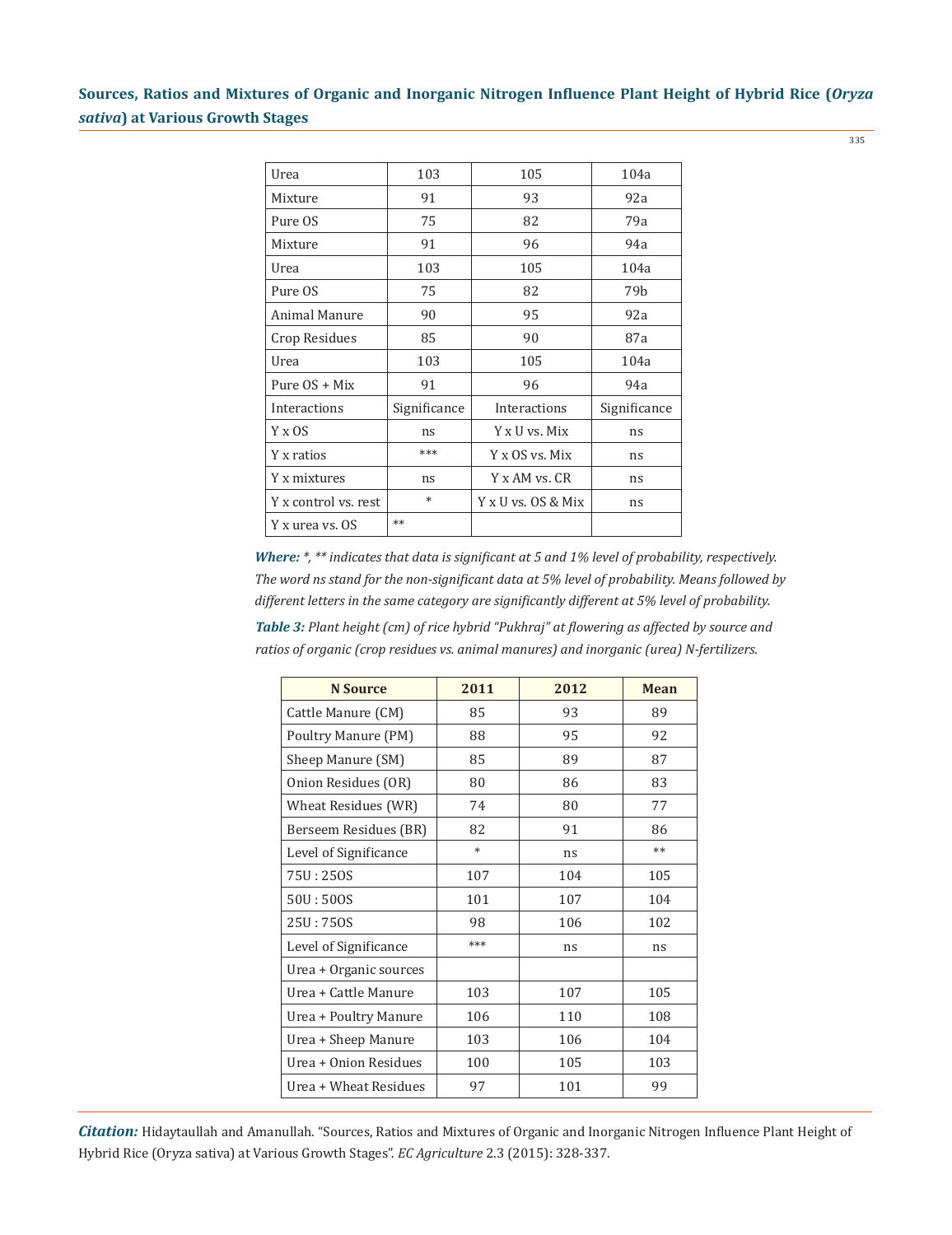| Urea + Berseem Residues | 102          | 105                | 104             |
|-------------------------|--------------|--------------------|-----------------|
| Level of Significance   | $\ast$       | ns                 | ns              |
| Planned mean comparison |              |                    |                 |
| Control                 | 79           | 73                 | 76 <sub>b</sub> |
| Rest                    | 98           | 103                | 101a            |
| Urea                    | 108          | 111                | 110a            |
| Mixture                 | 102          | 106                | 104a            |
| Pure OS                 | 82           | 89                 | 86a             |
| Mixture                 | 102          | 106                | 104a            |
| Urea                    | 108          | 111                | 110a            |
| Pure OS                 | 82           | 89                 | 86 <sub>b</sub> |
| <b>Animal Manure</b>    | 99           | 104                | 102a            |
| Crop Residues           | 94           | 99                 | 97a             |
| Urea                    | 108          | 111                | 110a            |
| Pure OS + Mix           | 97           | 102                | 99a             |
| Interactions            | Significance | Interactions       | Significance    |
| Y x OS                  | ns           | Y x U vs. Mix      | ns              |
| Y x ratios              | ***          | Y x OS vs. Mix     | ns              |
| Y x mixtures            | ns           | Y x AM vs. CR      | ns              |
| Y x control vs. rest    | $\ast$       | Y x U vs. OS & Mix | ns              |
| Y x urea vs. OS         | $**$         |                    |                 |

*Where: \*, \*\* indicates that data is significant at 5 and 1% level of probability, respectively. The word ns stand for the non-significant data at 5% level of probability. Means followed by different letters in the same category are significantly different at 5% level of probability.*

*Table 4: Plant height (cm) of rice hybrid "Pukhraj" at physiological maturity as affected by source and ratios of organic (crop residues vs. animal manures) and inorganic (urea) N-fertilizers.*

### **Bibliography**

- 1. Mann RA and DP Garrity. "Green manures in rice-wheat cropping systems in Asia". In: Ladha, J.K., Garrity, D.P. (Eds.), Green Ma nure Production Systems for Asian Rice lands. IRRI, Los Banos, Philippines.
- 2. Place GA., *et al*. "Effects of nitrogen and phosphorous on the growth yieldand cooking, characteristics of rice". *Agronomy journal* 62.2 (1970): 239-241.
- 3. Gately TF and D Kelly. "Sources of nitrogen for spring barley". *Soils and Grassland Production Research Report* (1987): 27-8.
- 4. Kumar A and J Mathew. "Timing of green-leaf manuring in presence and absence of liming on growth yield and nutrient uptake in trasplanted rice (*Oryza sativa* L.)". *Indian Journal of Agronomy* 39.2 (1994): 630-633.
- 5. Fageria NK., *et al*. "Physiology of Crop Production". New York: The Haworth Press (2006).
- 6. Masarirambi MT., *et al*. "Influence of plant population and seed tuber size on growth and yield components of potato (*Solanumtu berosum*)". *International Journal of Agriculture and Biology* 14.4 (2012): 545-549.
- 7. Zia MS., *et al*. "Soil environmental issues and their impact on agricultural productivity of high potential areas of Pakistan". *Sci. Vision* 4(1998): 56-61.